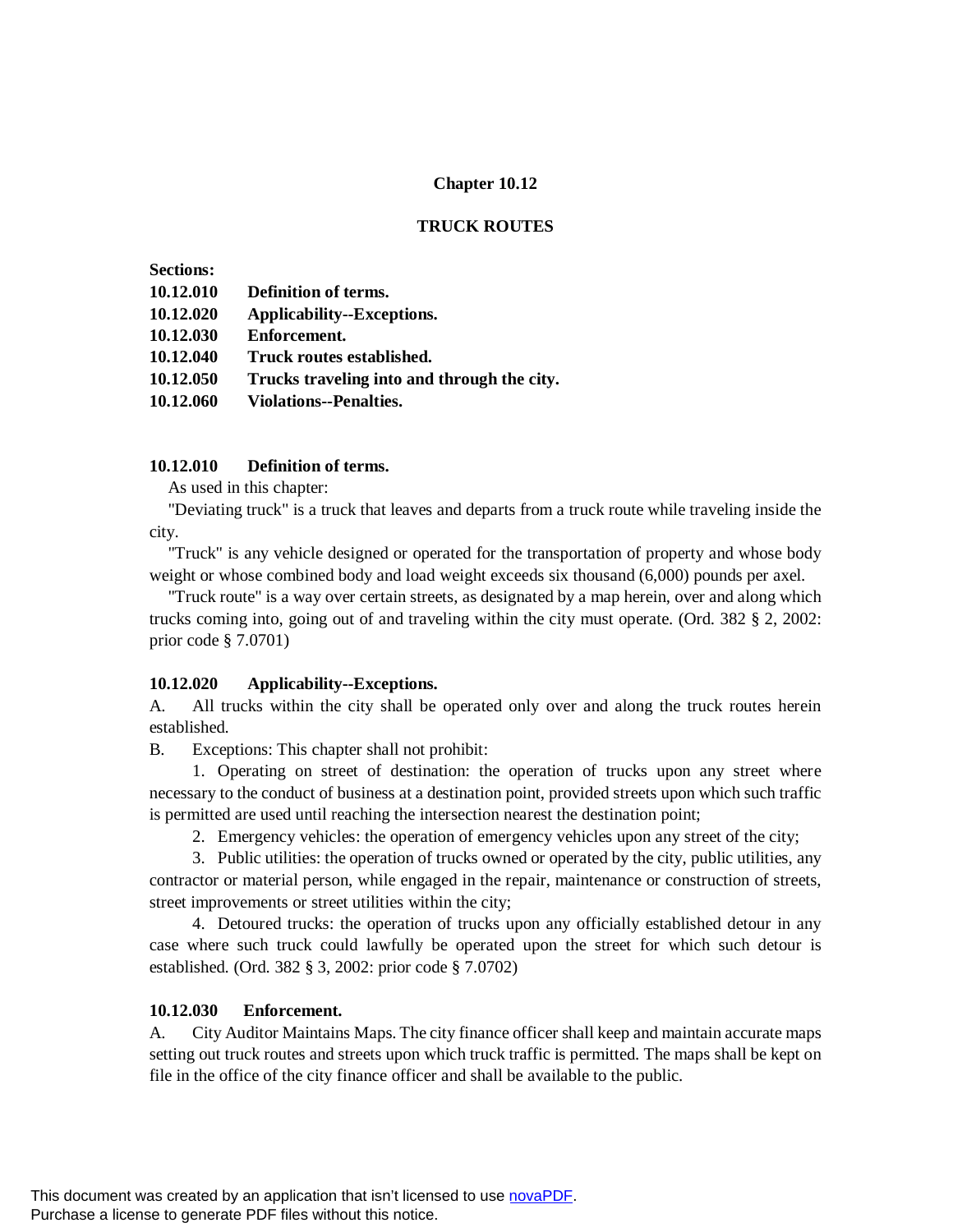B. Chief of Police Maintains Signs. The chief of police of the city shall cause all truck routes to be clearly signposted to give notice that this chapter is in effect.

C. Weigh-Ins. The chief of police shall have the authority to require any person driving or in control of any commercial vehicle not proceeding over a truck route to proceed to any public or private scale available for the purpose of weighing and determining whether this chapter has been complied with. (Ord. 382 § 4, 2002: prior code § 7.0703)

### **10.12.040 Truck routes established.**

There are established within the city the following truck routes:

A. From the intersection of S.D. Highway 105 and Military Road, north on S.D. Highway 105 to North Shore Drive;

B. From the intersection of S.D. Highway 105 and Military Road, north on Military Road to the intersection of North Derby Lane;

C. From the intersection of North Derby Lane and Military Road, south on North Derby Lane to the intersection of River Drive (SD 105);

D. From the intersection of Military Road and River Drive (SD 105) west to Sodrac Drive;

E. From the intersection of River Drive (SD 105) and North Merrill Boulevard, north on Merrill Boulevard to Centennial Drive;

F. Centennial Drive, Gateway Drive and Freedom Drive.

There shall be no through truck traffic on all other city streets. (Ord. 382 § 5, 2002: prior code § 7.0704)

# **10.12.050 Trucks traveling into and through the city.**

A. Through Truck Traffic. All trucks entering the city for destination points outside the city shall operate only on streets designated on the truck route map.

B. Truck Traffic in the City.

1. Outside Origin.

a. One Inside Destination Point. All trucks entering the city for a destination point in the city shall proceed only over an established truck route and shall deviate only at the intersection with the street nearest to the destination point. Upon leaving the destination point, a deviating truck shall return to the truck route by the shortest route.

b. Multiple Inside Destination Points. All trucks entering the city for multiple destination points shall proceed only over established truck routes and shall deviate only at the intersection with the street, upon which such traffic is permitted, nearest to the first destination point. Upon leaving the first point a deviating truck shall proceed to other destination points by the shortest direction. Upon leaving the last destination point, a deviating truck shall return to the truck route by the shortest route.

2. Inside Origin.

a. Outside Destination Points. All trucks on a trip originating in the city and traveling in the city for a destination point outside the city shall proceed by the shortest direction over streets on which such traffic is permitted.